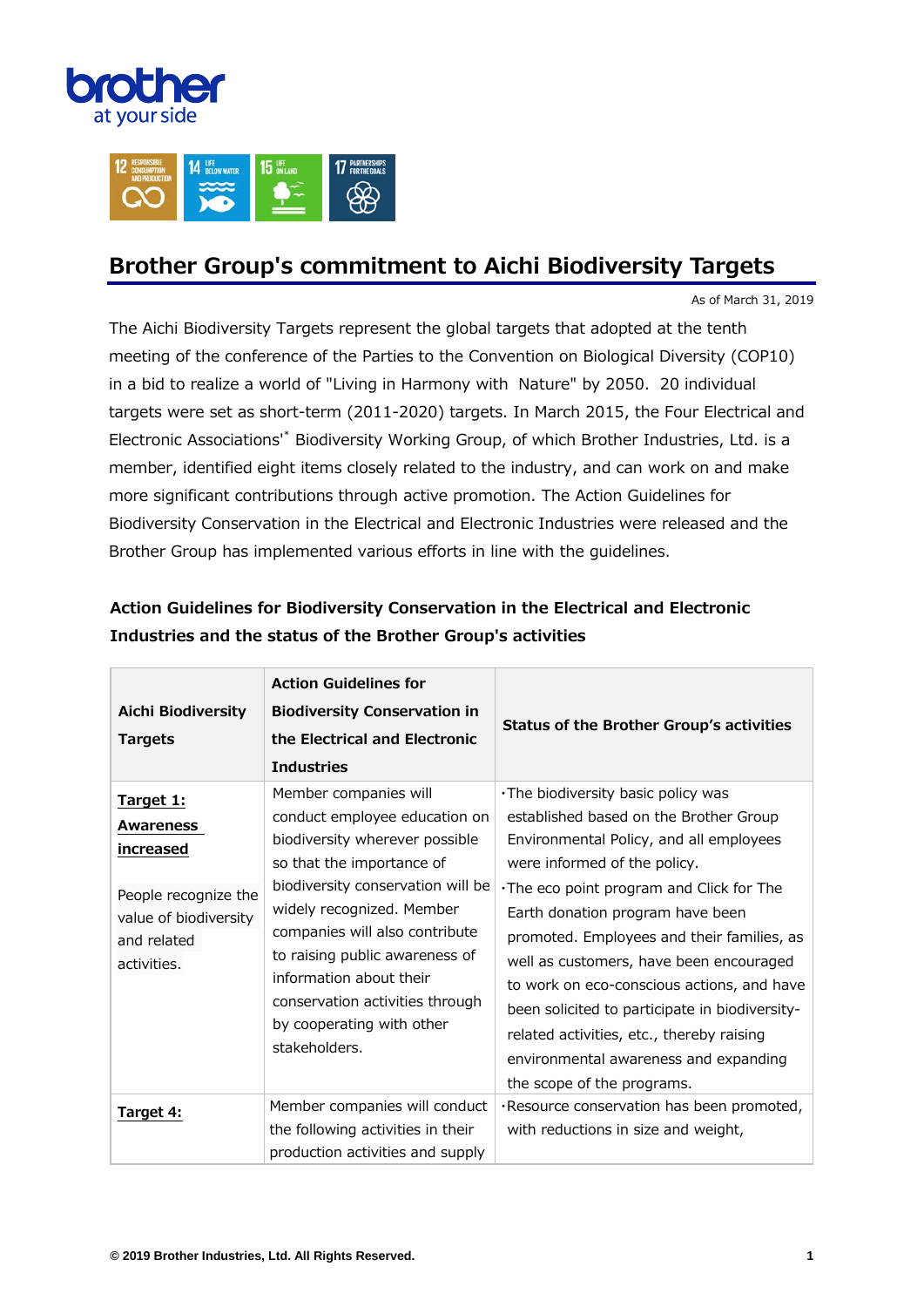

| Sustainable<br>consumption and<br>production<br>All parties<br>concerned<br>implement their<br>plans for sustainable<br>consumption and<br>production. | chains at each life-cycle stage<br>wherever possible, in order to<br>achieve sustainable<br>consumption and production.<br>Continuous efforts to reduce<br>CO2 emissions in the production<br>process<br>The provision of products and<br>services that contribute to<br>achieving a low-carbon society<br>Reducing the volume of waste | collection, and recycling of products in<br>mind, from the development phase.<br>.CO <sub>2</sub> emissions have been reduced by<br>increasing the energy-saving performance<br>of electronic circuits, implementing energy-<br>saving functions, etc., thereby promoting<br>the prevention of global warming.<br>·ISO 14001 was introduced at respective<br>business sites. Environmental conservation<br>activities involving all employees (e.g.<br>energy and resource conservation, chemical |
|--------------------------------------------------------------------------------------------------------------------------------------------------------|-----------------------------------------------------------------------------------------------------------------------------------------------------------------------------------------------------------------------------------------------------------------------------------------------------------------------------------------|---------------------------------------------------------------------------------------------------------------------------------------------------------------------------------------------------------------------------------------------------------------------------------------------------------------------------------------------------------------------------------------------------------------------------------------------------------------------------------------------------|
|                                                                                                                                                        | to be landfilled<br>The 3R activities (Reduce,<br>Reuse and Recycle)<br>The procurement of<br>biodiversity-friendly materials,<br>etc.                                                                                                                                                                                                  | substances control, waste management,<br>water saving, prevention of pollution) have<br>been promoted to reduce impacts on<br>ecosystems.<br>Efforts have been made to reduce $CO2$<br>emissions and prevent global warming by<br>increasing efficiency in energy use (e.g.<br>electricity and fuel) at business sites and<br>shifting to substances whose global<br>warming coefficient is small, etc., thereby<br>mitigating climate change and impacts on<br>ecosystems.                       |
| Target 5:                                                                                                                                              | Member companies will,                                                                                                                                                                                                                                                                                                                  | .In the U.K., Brother has supported                                                                                                                                                                                                                                                                                                                                                                                                                                                               |
| <b>Habitat loss halved</b><br>or reduced                                                                                                               | wherever possible, take social<br>actions and conduct                                                                                                                                                                                                                                                                                   | reforestation activities at a former quarry<br>site, and provided opportunities to learn                                                                                                                                                                                                                                                                                                                                                                                                          |
|                                                                                                                                                        | biodiversity-conscious                                                                                                                                                                                                                                                                                                                  | that reforested areas are inhabited by                                                                                                                                                                                                                                                                                                                                                                                                                                                            |
| The loss of natural                                                                                                                                    | management of green spaces                                                                                                                                                                                                                                                                                                              | various animals and plants.                                                                                                                                                                                                                                                                                                                                                                                                                                                                       |
| habitats including                                                                                                                                     | within their business premises,                                                                                                                                                                                                                                                                                                         | ·In Inner Mongolia, Brother has worked on a                                                                                                                                                                                                                                                                                                                                                                                                                                                       |
| forests is at least                                                                                                                                    | as well as promote the creation                                                                                                                                                                                                                                                                                                         | project to prevent desertification and                                                                                                                                                                                                                                                                                                                                                                                                                                                            |
| halved, and                                                                                                                                            | of ecosystem networks around                                                                                                                                                                                                                                                                                                            | promote greening, and planted seedlings of                                                                                                                                                                                                                                                                                                                                                                                                                                                        |
| degradation and                                                                                                                                        | the business premises, in order                                                                                                                                                                                                                                                                                                         | Russian olive (Elaeagnus angustifolia), a                                                                                                                                                                                                                                                                                                                                                                                                                                                         |
| fragmentation are                                                                                                                                      | to protect habitats and reduce                                                                                                                                                                                                                                                                                                          | plant well adapted to the desert                                                                                                                                                                                                                                                                                                                                                                                                                                                                  |
| significantly                                                                                                                                          | the degradation and                                                                                                                                                                                                                                                                                                                     | environment and saxaul (Haloxylon                                                                                                                                                                                                                                                                                                                                                                                                                                                                 |
| reduced.                                                                                                                                               | fragmentation of habitats.                                                                                                                                                                                                                                                                                                              | ammodendron) which is resistant to dry<br>conditions.                                                                                                                                                                                                                                                                                                                                                                                                                                             |
| Target 8:                                                                                                                                              | Member companies will strive                                                                                                                                                                                                                                                                                                            | ·Member companies will strive for the                                                                                                                                                                                                                                                                                                                                                                                                                                                             |
| <b>Pollution reduced</b>                                                                                                                               | for the appropriate                                                                                                                                                                                                                                                                                                                     | appropriate management of chemical                                                                                                                                                                                                                                                                                                                                                                                                                                                                |
|                                                                                                                                                        | management of chemical                                                                                                                                                                                                                                                                                                                  | substances from a global perspective and                                                                                                                                                                                                                                                                                                                                                                                                                                                          |
| Pollution caused by                                                                                                                                    | substances from a global                                                                                                                                                                                                                                                                                                                | reduce adverse effects on ecosystems                                                                                                                                                                                                                                                                                                                                                                                                                                                              |
| chemical                                                                                                                                               | perspective and reduce adverse                                                                                                                                                                                                                                                                                                          | wherever possible, in order to prevent                                                                                                                                                                                                                                                                                                                                                                                                                                                            |
| substances,                                                                                                                                            | effects on ecosystems                                                                                                                                                                                                                                                                                                                   | pollution that is detrimental to ecosystems                                                                                                                                                                                                                                                                                                                                                                                                                                                       |
| fertilizers, and                                                                                                                                       | wherever possible, in order to                                                                                                                                                                                                                                                                                                          | and biodiversity.                                                                                                                                                                                                                                                                                                                                                                                                                                                                                 |
| pesticides is reduced                                                                                                                                  | prevent pollution that is                                                                                                                                                                                                                                                                                                               |                                                                                                                                                                                                                                                                                                                                                                                                                                                                                                   |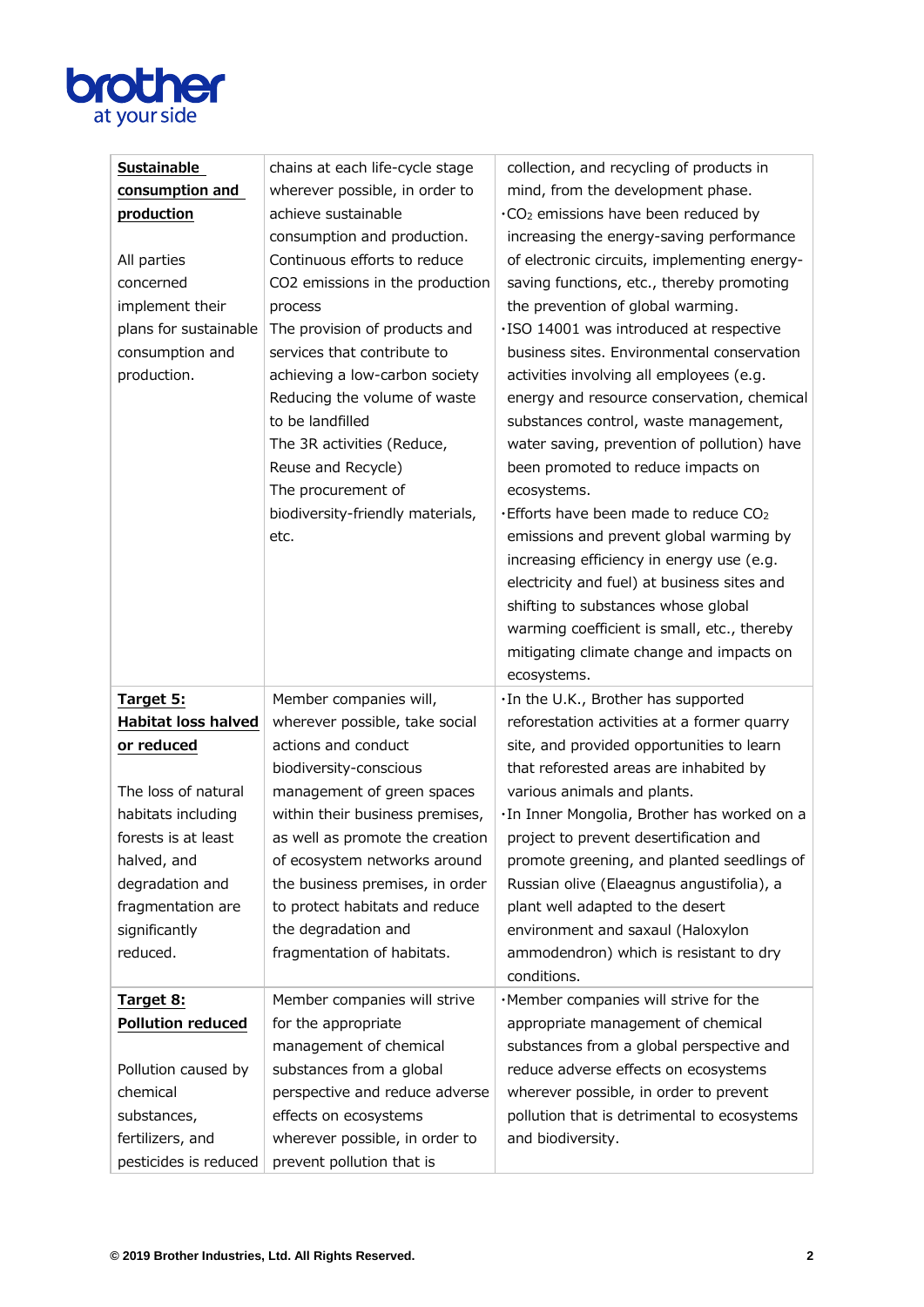

| to the extent that is  | detrimental to ecosystems and   |                                              |
|------------------------|---------------------------------|----------------------------------------------|
| no longer harmful.     | biodiversity.                   |                                              |
| Target 9:              | Member companies will actively  | ·Taiwan Brother Industries, Ltd. removed     |
| <b>Invasive alien</b>  | work on the eradication of      | Mikania micrantha (a climbing annual plant   |
| species prevented      | invasive alien species, the     | of Asteraceae) and ran an environmental      |
| and controlled         | prevention of the introduction  | education program to prevent damage          |
|                        | of invasive alien species and   | caused by the rapidly-proliferating alien    |
| Invasive alien         | awareness-raising activities    | species at Kaohsiung Metropolitan Park.      |
| species are            | about the problem, particularly |                                              |
| controlled or          | in the transportation of their  |                                              |
| eradicated.            | products, in the management     |                                              |
|                        | of green spaces within their    |                                              |
|                        | business premises and in their  |                                              |
|                        | social actions, in order to     |                                              |
|                        | prevent the impacts caused by   |                                              |
|                        | invasive alien species.         |                                              |
| Target 11:             | Member companies will,          | .In Central and South America (e.g. the      |
| <b>Protected areas</b> | wherever possible, conduct      | Republic of Peru), Brother has supported     |
| increased and          | biodiversity-conscious green    | activities to conserve tropical rainforests  |
| improved               | space management which          | and protect habitats of endangered wild      |
|                        | contributes to protected areas  | animals in the Amazon Basin.                 |
| At least 17% and       | within their business premises  | ·In Thailand, Brother has supported          |
| 10% of the land and    | and on land owned by their      | protection and recovery of local mangrove    |
| marine areas are       | companies, as well as conduct   | forests, and planted seedlings. As the       |
| designated as          | conservation activities in      | mangrove forests have grown, the number      |
| protected areas, etc.  | protected areas outside their   | of species of birds and aquatic animals has  |
| for conservation.      | company premises, in order to   | increased.                                   |
|                        | expand protected areas that     |                                              |
|                        | are important for biodiversity. |                                              |
| Target 14:             | Member companies will           | ·Based on a survey on its premises, Mie      |
| <b>Ecosystems and</b>  | conduct activities for          | Brother Precision Industries, Ltd. (Mie      |
| essential services     | conserving and restoring        | Brother) has removed alien species and       |
| safeguarded            | ecosystems wherever possible,   | protected and cultivated native species in   |
|                        | so that ecosystem services can  | order to build a rich forest that increases  |
| Ecosystems that        | be used sustainably.            | ecosystem diversity. This forest has been    |
| offer the blessings    |                                 | named "Saiku Kobushi-no-Mori Mie Brother     |
| of nature are          |                                 | - Resource Cycling Manufacturing Facility in |
| restored and           |                                 | Harmony with Nature" to reflect the vision   |
| conserved.             |                                 | of promoting environmental conservation      |
|                        |                                 | activities in its business operations.       |
|                        |                                 | ·In Slovakia, Brother has worked on a        |
|                        |                                 | reforestation project in the High Tatra      |
|                        |                                 | mountains where more than three million      |
|                        |                                 | trees were lost due to a severe storm.       |